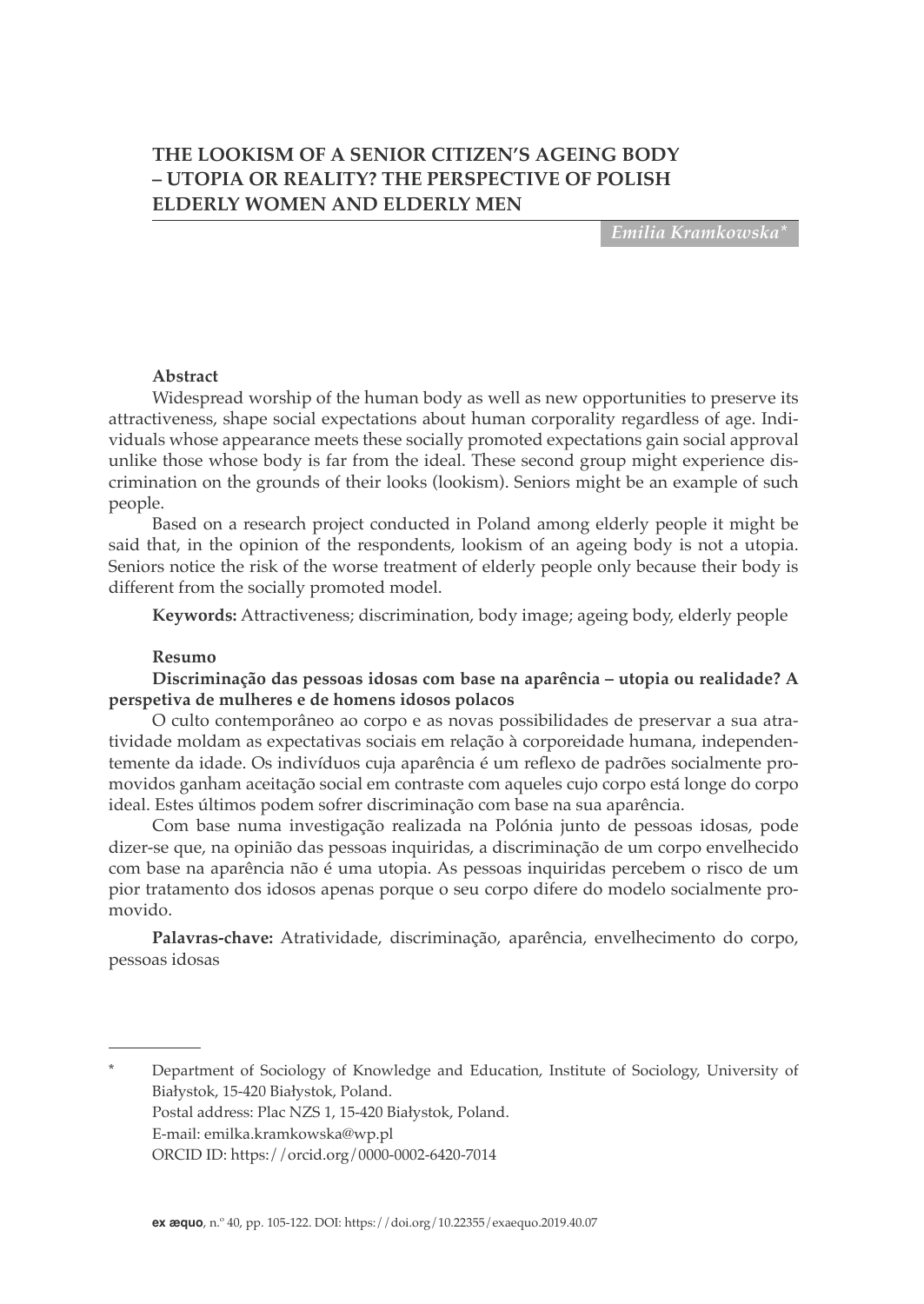#### **Résumé**

#### **Lookisme du corps vieillissant des personnes âgées – utopie ou réalité ? La perspective des femmes âgées et des hommes âgés en Pologne**

Lookisme, c'est-à-dire la discrimination en raison de l'apparence extérieure, pourrait être une expérience pour ceux dont l'apparence n'est pas le reflet de modèles promus par la société qui glorifient le corps attrayant, jeune et beau.

Sur la base d'une recherche menée en Pologne auprès de personnes âgées, on peut dire que, selon les répondants, lookisme d'un corps vieillissant n'est pas une utopie. Les répondants s'aperçoivent que les personnes âgées risquent d'être moins bien traitées simplement parce que leur corps diffère du modèle préconisé par la société.

**Mots-clés :** Attractivité, discrimination, l'apparence d'un corps, vieillissement du corps, personnes âgées

### **Introduction**

There are different ways of defining the beauty of the human body. It might be the mathematically determined proportions of the body – attractiveness was defined in such a way by ancient philosophers and sculptors (e.g. Polykleitos). It might also be anything considered attractive by fashion designers, the media or plastic surgeons (Pawłowski 2009, 2). Regardless of the way that physical attractiveness is defined, it is one of the most important qualities that determines people's social status (Nęcki 1996; Kramkowska 2018). It is also a quality that passes with time.

Widespread worship of the human body, as well as the new opportunities to preserve its attractiveness, shape social expectations about human corporality regardless of age. A beautiful, slim body which is also fit and well-dressed is currently promoted. Individuals whose appearance meets these socially promoted expectations gain approval in society unlike those whose body is far from the ideal. Whilst others might experience discrimination on the grounds of their looks. This can be called lookism (Rhode 2010, 24). Lookism is proof that beauty is, nowadays, an aspect by which an individual might be discriminated against in our politically correct world. Contrary to common beliefs, Deborah L. Rhode explained that it is not only a matter of taste:

appearance discrimination offends against principles of equal opportunities and individual dignity. As with other forms of prejudice, bias based on appearance often rests on inaccurate stereotypes. Assumptions that overweight individuals are lazy, undisciplined, or unfit are a case in point. Appearance-related discrimination also may stigmatize individuals based on factors at least partly beyond their control. (Rhode 2010, 11-12)

Seniors are an example of such people.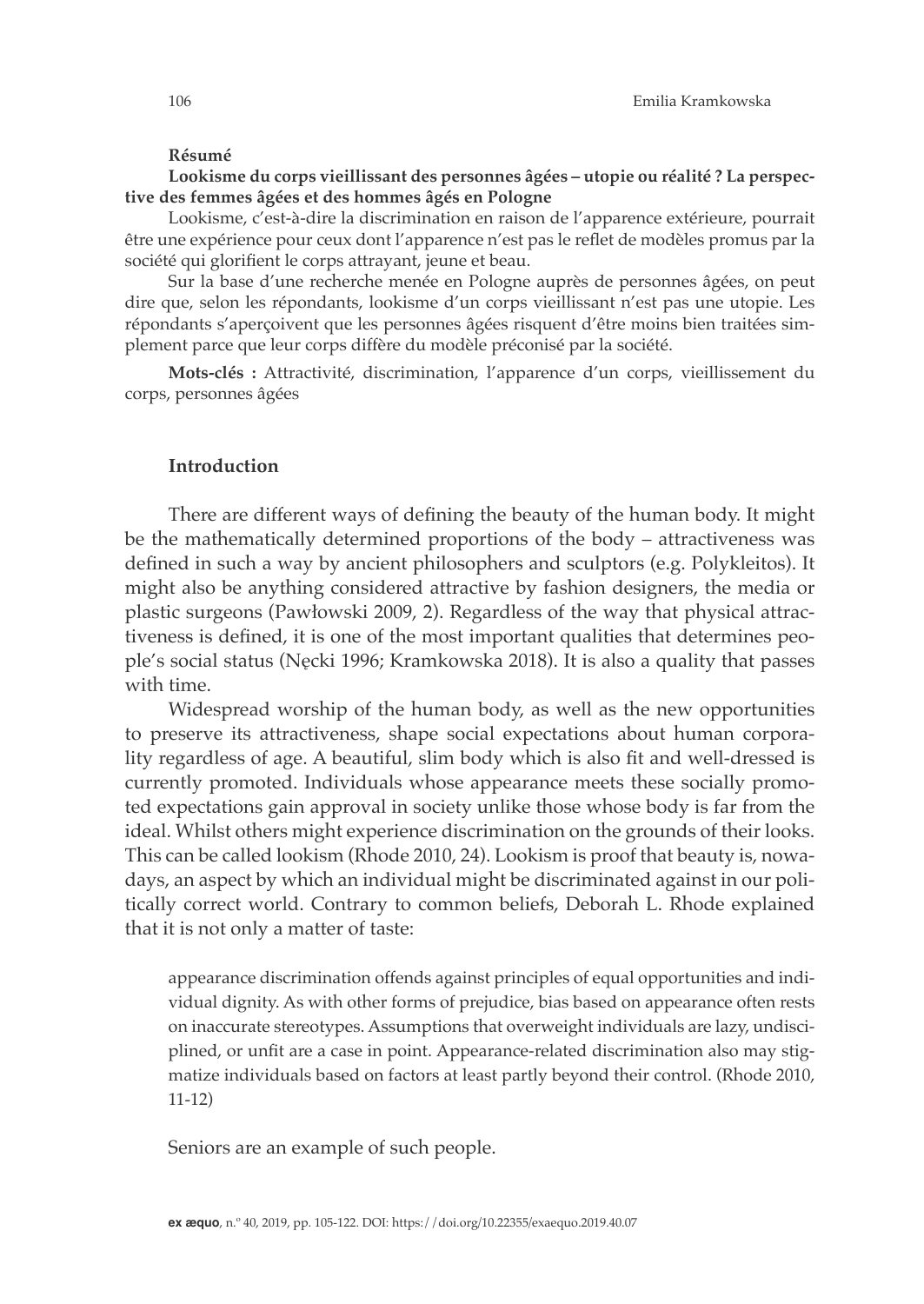The latest analysis of the Central Statistical Office (GUS) in Poland states that at the end of 2017,

the population of Poland was 38.4 million, out of which 9 million were people aged 60 or over (above 24%). The share of people aged at least 60 in the total population increased by 10%, that is, from 14.7% in 1989 to 24.2% in 2017. In the subpopulation of old people, the largest group (almost  $\frac{1}{3}$ ) consists of people aged 60-66. (GUS 2018, 4)

This largest group of senior citizens are usually people born during the postwar baby boom in the years 1946-1964. Since 2006, they have been gradually entering retirement age, thus deepening the demographic ageing of the Polish population. The statistics also show that almost 18% of old people are aged 80 or over, which means that it is the generation of people born in the Interwar period or during the Second World War (GUS 2018, 40). Hence, it is clear that a double ageing process is occurring in Poland. On the one hand, there is a continual increase in the proportion of people aged 60 and over. On the other hand, there is an increase in the proportion of people aged 80 and over that is faster than the whole population of old people (Błędowski 2012, 12). This has led to considerable heterogeneity of modern senior citizens, not only when it comes to the number of cohorts of old people, but also in terms of socio-demographic features. Moreover, 'with every passing year, modern senior citizens have spent more time in the new conditions initiated by the transformation of 1989, which are based on more democratic social relations and on the market economy principles' (Błędowski 2012, 19). This certainly affects their beliefs and attitude to current social problems. One of them is the notion of the social perception of the senior citizen's ageing body.

Even though ageing of the body is a multifaceted process, that is, occurring on biological, psychological and social levels (Mann 2014; Katz and Gish 2015), it is the biological changes that people mostly pay attention to as they betray their age and classify people as senior citizens (Panek, Hayslip and Pruett 2014). This is not new given that humanity has been always searching for an anti-ageing antidote. It seems though that modern times are characterised by an exceptionally strong focus on hiding old age and its signs. There are also plenty of possibilities to do so. In the context of various behaviours that make up the phenomenon called cultural juvenilisation (rejuvenation), practices concerning the rejuvenation of old age are becoming more and more common. As a result, modern old people look considerably younger than their peers from previous decades (Konieczna-Woźniak 2012). Their faces seem to be less wrinkled and hairstyles more varied (Ward and Holland 2010; Twigg and Majima 2014). It is rare to see an old woman with a headscarf in the street. Modern senior citizens wear clothes that are more fashionable, colourful, or elegant (Twigg 2013). One question, however, remains. Does today's focus on youth and attractiveness of the body put pressure on elderly people? Are they the victims of lookism, that is, discrimination on the grounds of their appearance?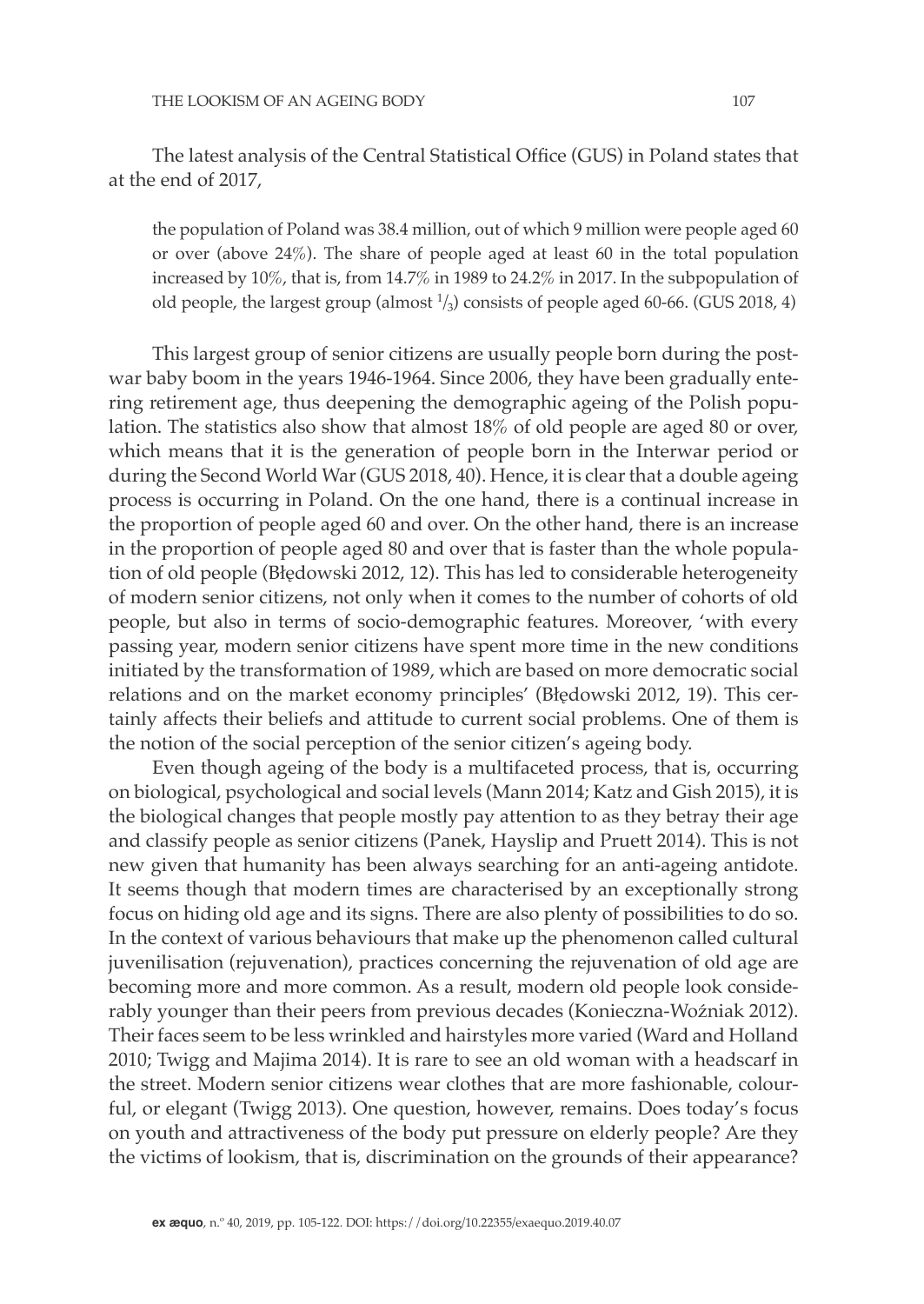Are the actions taken to improve their appearance and attractiveness of an ageing body natural and independent of social conditions? The aim of this article is to find answers to such questions based on the results of my own research, as well as referring to the primary sources. The issue of the attractiveness of an ageing body was analysed, *inter alia*, by Susan Sontag (1972, 1979); Laura Hurd Clarke (2001, 2007); Abigail Brooks (2004), Julia Twigg (2007, 2013); Richard Ferraro with his team (2008), Patrycja Woszczyk (2009); Dorota Niewiedział (2014), Julia Twigg and Shinobu Majima (2014), Paul Panek with his team (2014), Ewa Malinowska with her team (2017); Emilia Kramkowska (2018), etc.

### **Material and methods**

In order to find out what elderly people think about current trends concerning the human ageing body and its attractiveness, and whether the ageing body is discriminated against, I conducted a research among old people from January to June 2018. The research was carried out using quantitative methods via a diagnostic survey, with the use of a questionnaire (to be filled in individually) consisting of 42 questions.

The respondents were chosen in a purposeful manner. People aged 60 and over were asked to take part in the study, that was carried out in accordance with the principles of anonymity and confidentiality. Each of the respondents voluntarily (informed consent) took part in the research. Some were residents of nursing homes (NH) in Białystok and others were members of the University of the Third Age (U3A). Therefore, two completely different groups of seniors were chosen.

The residents of nursing homes tend to be ill and inactive, they live far away from their families, in a «total institution» that has its rights (Goffman 1961). Their health condition as well as problems with eyesight lead to the situation that they needed help filling in the questionnaire. I helped some of the residents by reading the questions and ticking the answers given by them. Others filled in the questionnaire on their own. It took from 30 to 40 minutes.

Members of U3A are usually active and in good health. They received the questionnaires at one of the systematically organized lectures. Some of them filled it in at the same lecture, others brought it back for the next one.

In total, 118 questionnaires were collected from NH and 120 from members of U3A. The majority were aged 60-69 (54.2%), 37% were aged 70-79, and people aged 80 and over constituted 8.8% of the respondents. The interviewees were mainly women, who constituted 63.5% of all respondents. According to the statistics at the end of 2017, the percentage of women among Polish seniors was 58%. In the studied population, the proportion of female respondents was very similar.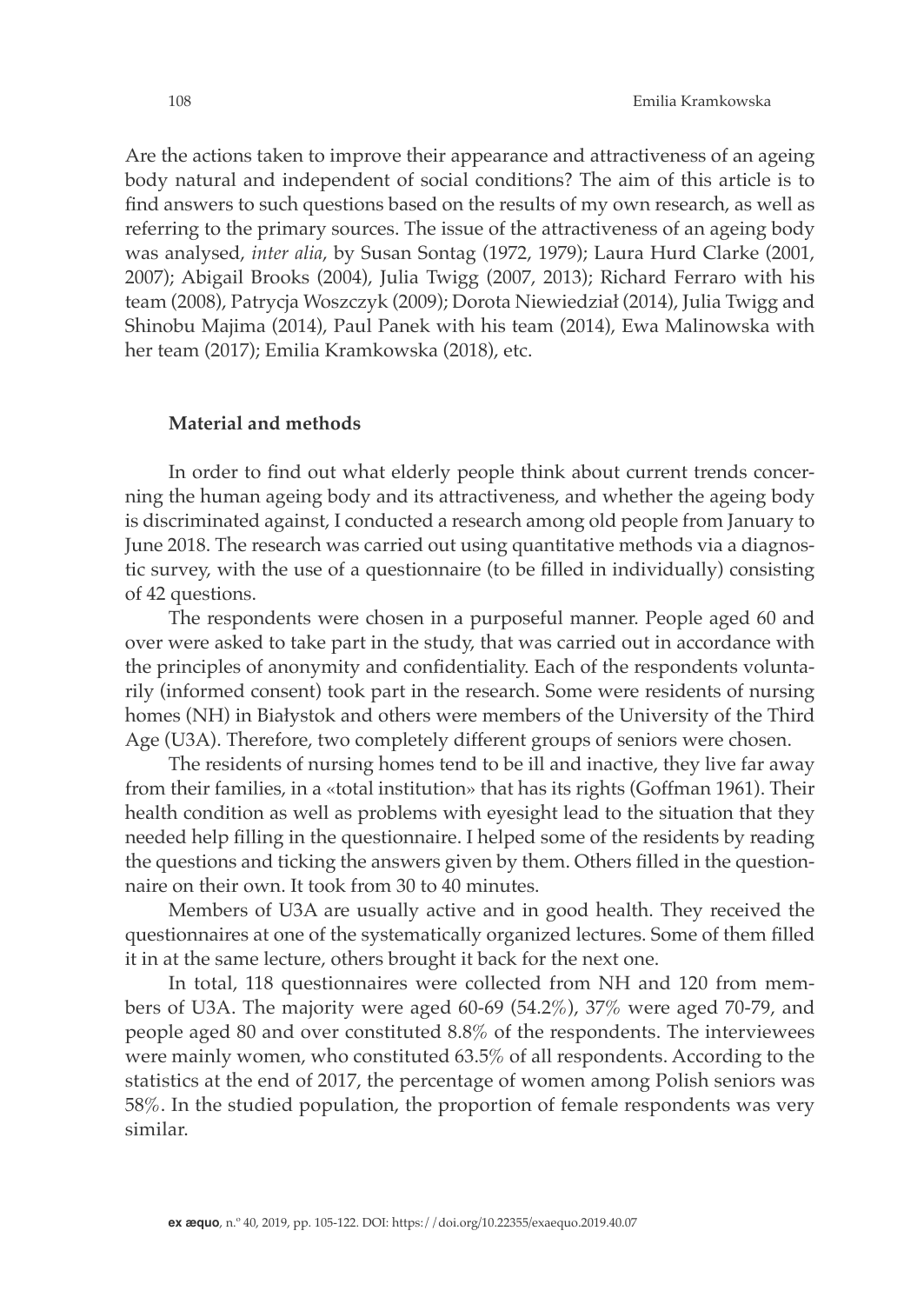### *The aim of the work*

In the context of the issue analysed in this article, it has been assumed that the variable gender might differentiate senior citizens' perception of the human's ageing body as well as their opinions on the possibility of discrimination against seniors on the grounds of appearance. Taking into consideration the patriarchal definitions of femininity and masculinity, it is assumed that women, as the experts in the terms of determinants of beauty and attractiveness, are more likely than men to perceive negatively the ageing body, including their own ageing corporality. It is also assumed that the opinions of elderly women more often than the opinions of elderly men indicate the possibility of the occurrence of lookism towards the elderly in their social environment. Verification of such hypotheses is the aim of this text. The empirical data presented in this article are preliminary studies, undertaken to initially recognize the issue of the social perception of the ageing body.

### **Ageing body – what is it?**

In the primary sources we can read about the so-called double standard of ageing – being different for men and women. In the 1970s it was described by S. Sontag and to this day we can observe the validity of the theory of the researcher. According to Sontag, the essence of femininity is the notion of beauty (Sontag 1972). A woman should delight others with her appearance, posture, or image. Let's make it more precise – her body should delight. A woman is judged by her appearance and her ageing does not change anything in this matter (Sontag 1979; Niewiedział 2014). Yet, 'changes in one's appearance with increased age are more salient for women than for men' (Panek et al. 2014, 166). What is more, 'women in Western cultures normally gain status and value through their appearance. Thus, the perceived loss of beauty through the normal ageing processes could increase older women's susceptibility to body image disturbance' (Ferraro et al. 2008, 380). On the other hand, an elderly man is judged by his achievements and the amount of money he had earned. According to Sontag, masculinity means strength, independence, being active, self-confidence, leadership and reliability. The issues connected with the appearance and physical attractiveness slightly affect the social position of a man. Hence, they are of secondary importance for an elderly man (Pliner, Chaiken and Flett 1990; Lamb et al. 1993; Homan and Boyatzis 2009). If men took into consideration their corporality, it would be tied to the functionality of their bodies, that should be fit and efficient so as to meet the expectations traditionally set for male, regardless of their age (Sontag 1972, Kaminski and Hayslip 2006; Kluczyńska 2008).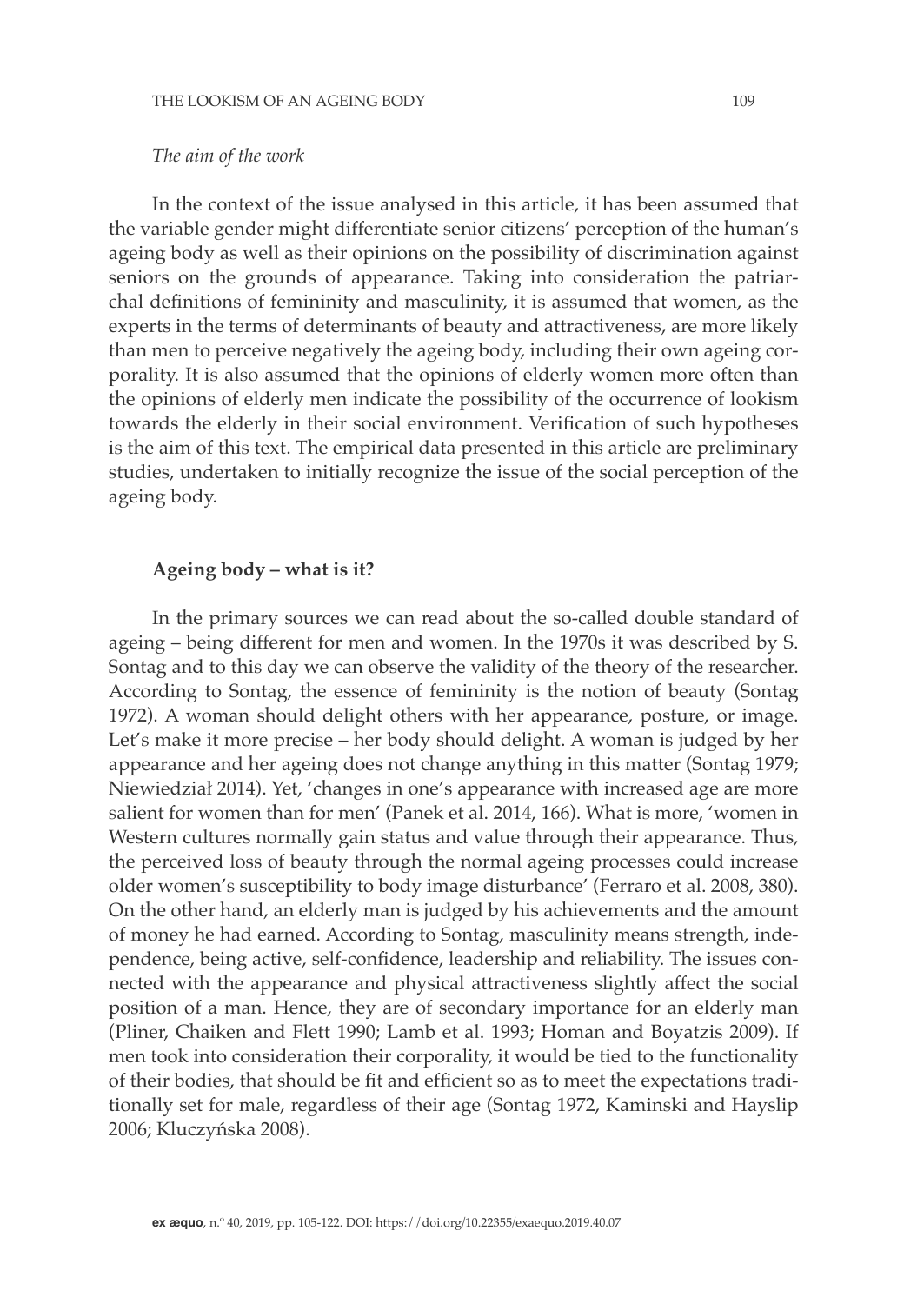Susan Sontag's theory reflects the patriarchal definitions of femininity and masculinity, which indicate that the social position of a man practically does not depend on his appearance, but on other features, because a man is dominant in patriarchal concepts. On the other hand, the social position of a woman – who is dominated – largely depends on her appearance (Malinowska et al. 2017). To what extent is the patriarchal concept of gender or S. Sontag's concept valid? How could it be related to the lookism?

While analysing the subject of this article it is worth to start by discussing the answers of the respondents to two basic questions: What does the senior citizen's ageing body mean to you? (Figure 1) and What does your body mean for you? (Figure 2)



**Figure 1.**  What does the senior citizen's ageing body mean to you?  $(\%)$ 

On the basis of this question, it might be said that the respondents' gender did not differentiate (was not statistically significant) their perception of the senior citizen's ageing body. Both women and men most often indicated that the ageing body is something normal/natural for them and it is also a sign of passing time as well as the progressive ageing processes. On the other hand, men (51.7%) slightly more often than women (46.4%) indicated that the ageing human body is the home of diseases and suffering. The answer «the human ageing body is something unattractive» was indicated by slightly more than  $\frac{1}{3}$  of the respondents from both groups, and slightly more men (41.4%) than women (38.4%) answered in such a way. It is surprising that the answer «the ageing body is something indifferent to me» was more often given by women (35.8%) than men (28.7%). These results are complemented by the data provided by Figure 2.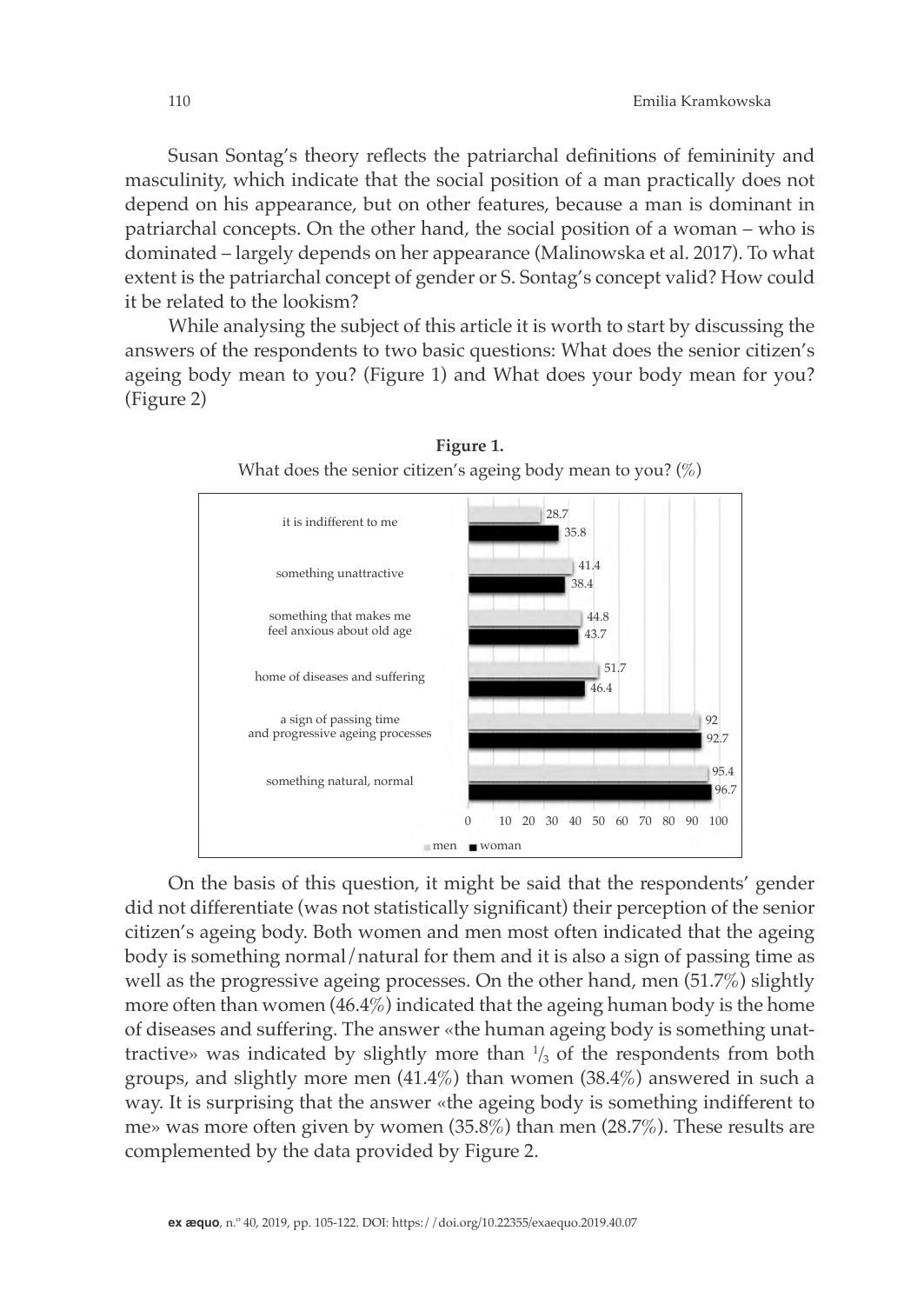

**Figure 2.**  What does your body mean to you?  $(\%)$ 

More than  $\frac{1}{3}$  of the women and men indicated that their body is a biological reality allowing them to function in the world. More than one fifth of men and women said that their body is an object of care and hard work for them. Women (20.5%) answered a lot more often than men (11.5%) that they treated their body as their showcase ( $p < 0.05$ ), but men (17.2%) more than twice as often as women (7.3%) showed indifferent attitudes to their body and said that it is something normal for them, nothing special ( $p < 0.01$ ). Identical percentage of women (9.3%) and men (9.2%) indicated that their body is the source of suffering and something they dislike.

The general association of seniors with the ageing body is quite compatible with how they perceive their own body. Most often they said that they treat their body as a biological reality allowing them to function in the world, what seems to be related to the fact that corporality is something normal and body ageing is a natural process (Figure 1). Nevertheless, respondents' answers confirm the deeply-rooted assumption in women's minds that they are representatives of the fair sex. Women almost twice as often as men answered that they treat their body as a showcase. «Attention to appearance and the pursuit of physical attractiveness are key aspects of the feminine gender role and identity» (Hurd Clarke 2001, 441). Similar results were obtained by Richard Ferraro with his team, who conducted research among 25 old men and 27 old women aged 70 and over. They conclude: «the older women scored as significantly more concerned with their bodies than did the older men. In addition, older women, relative to older men, reported spending significantly more time in thinking about their body shape» (Ferraro et al. 2008, 387). As was mentioned above, men slightly more often than women indicated that an ageing body is something unattractive. Maybe it is an evidence that they also pay attention to the appearance of the body in old age. Perhaps they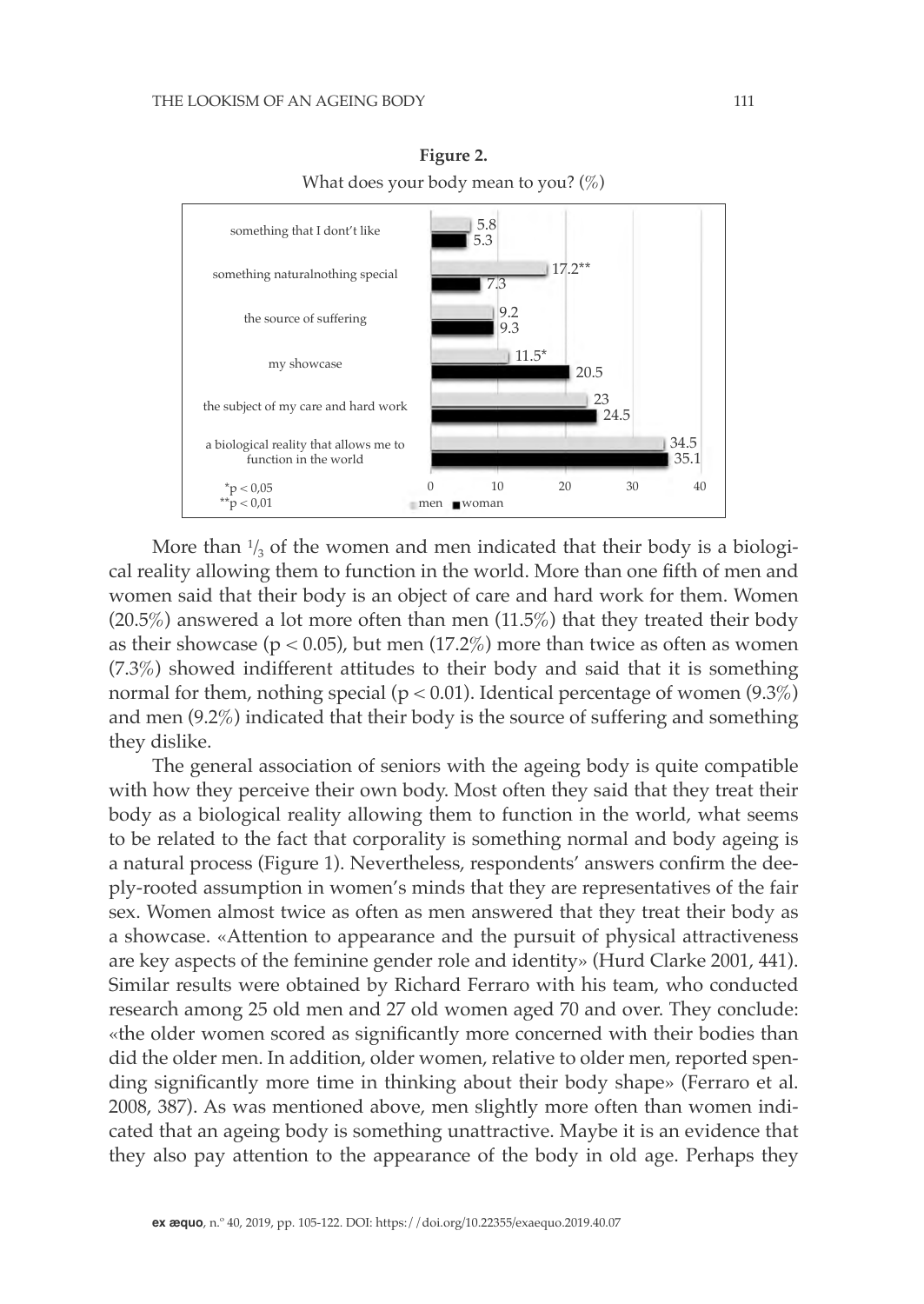had in mind the appearance of women's bodies because, when asked about their own body, they more than twice as often as women pointed to a rather indifferent attitude towards their own corporality and answered that it is something normal for them. Will it be too far-reaching to conclude that it is easier for men than for women to behave in a manner which betrays discrimination on the grounds of looks? Perhaps they do it unconsciously, guided by the convictions gained in the process of socialization that a woman is a representative of the fine sex and her body should reflect this truth? Perhaps it is an evidence that the patriarchal concept of gender is still valid.

#### **Is an ageing body attractive?**

Taking into consideration the modern focus on the attractiveness of the human corporality, it seemed interesting to ask whether senior citizens follow the current trends. Hence, the respondents were asked how, in their opinion, modern senior citizens care about their appearance. The research indicates that male and female senior citizens' opinions about this issue are quite similar. The answer most often given by both women  $(50.3\%)$  and men  $(41.4\%)$  was moderate agreement that modern seniors care about their appearance. Summing up strong and moderate support of the discussed opinion shows that women more often than men notice the behaviour of their peers, which confirms they care about their appearance. Men (39.1%) more often than women (31.3%) had doubts about this issue and answered, «It's difficult to say». It appears that women more often than men notice the will of modern senior citizens to meet the demands of contemporary times, inter alia, concerning care about appearance. The subject matter of this article requires that we pose the question about the reasons why modern senior citizens care about their appearance. What are their motives? (Figure 3)

It was assumed that there would be strong support for the opinion that old people take care of their appearance to be accepted by society and to be liked by their environment. Since so much is being said about rejuvenating in old age, in order to fit the surrounding 'youthing' reality (Brooks 2004; Hurd Clarke, Repta and Griffin 2007), it was assumed that senior citizens might point to those issues. And yes, they did but it was not the most frequently given reason. Respondents believe that the modern senior citizens take care of their appearance because they want to be accepted by society – women  $(73.5\%)$  more often than men  $(65.5\%)$ gave this answer – and because they want to be liked by their environment (69.5% of women and 66.7% of men). When looking at the results, one could conclude that modern senior citizens cannot be indifferent to lookism, that is, discrimination on the grounds of appearance. Women seem to be more aware of this than men. However, the physical and mental well-being of old people was the most frequently given reason, by both women (88.1%) and men (82.8%), regarding why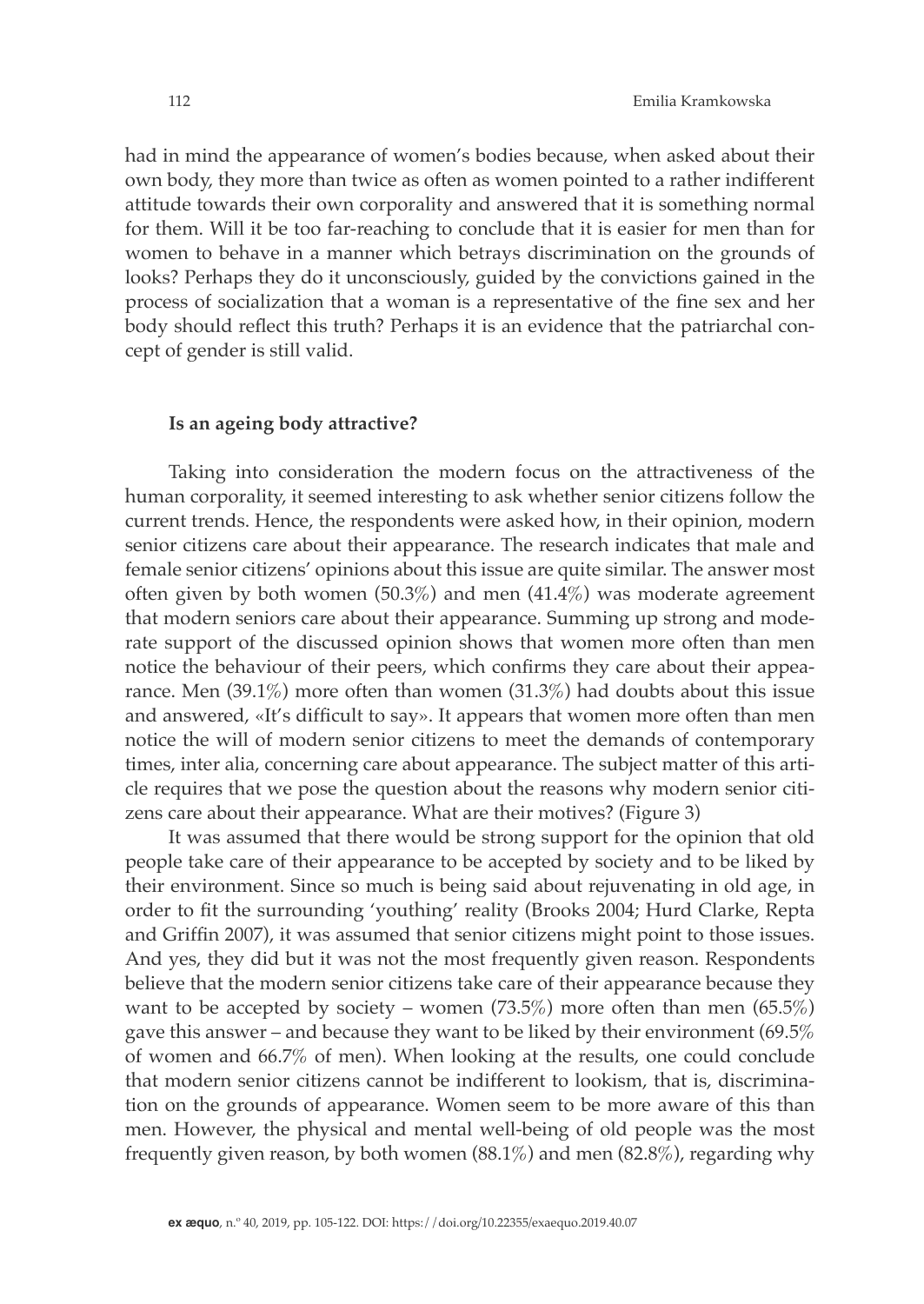



senior citizens care about their appearance. The next reason, given by 74.2% of female and 71.3% of male respondents, was that caring about their appearance was a way to lead a healthy lifestyle. Therefore, in the view of senior citizens, they and their peers do it for themselves.

The next important issue connected with the analysed problem is the question: what are the determinants of attractiveness of an ageing body? According to the respondents, seniors take care of their appearance. Hence, they were asked what the body of a senior should look like to be called attractive? (Figure 4)



**Figure 4.**

In your opinion, what should the senior's body be like to be called attractive?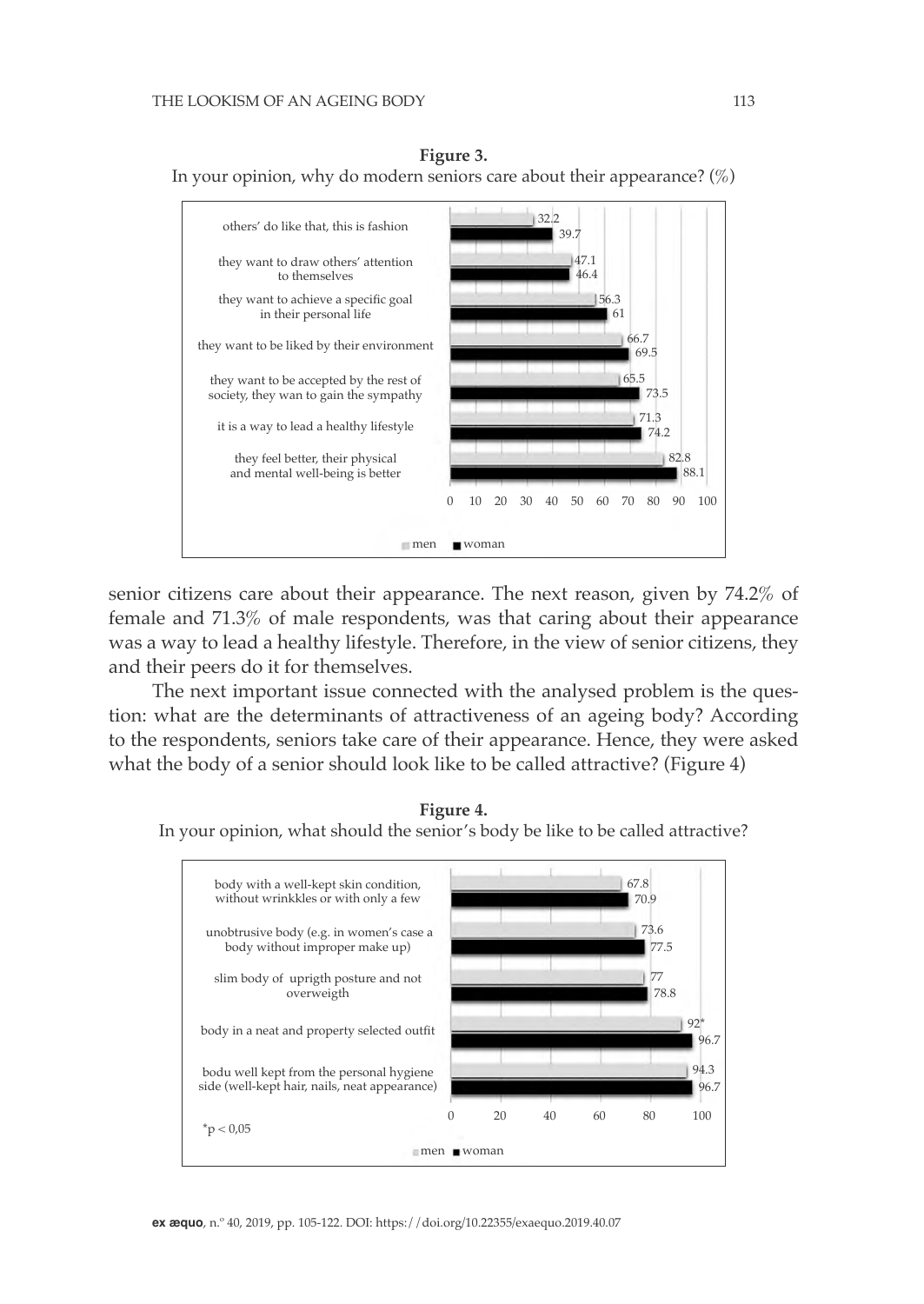Looking at the answers shown in Figure 4, one might think that an attractive body is a kind of universal. It does not matter whether it is a young or old body that is being discussed, the characteristics defining the body as attractive seem to be the same. We could apply it to the patriarchal model of gender in which the attractive body is connected with youth, that is attractive in itself. Identical conclusions come from the research conducted by P. Woszczyk. Based on interviews with 24 women aged 65-89, Woszczyk concludes: «the respondents while pointing out the features of an attractive elderly woman refer to the aesthetic canon of woman's body beauty, which is typical for modern societies» (Woszczyk 2009, 197-198). This means that the common society's paradigms are confirmed irrespective of the respondents' age.

The senior citizens in Białystok focused, above all, on hygiene – well-kept hair, nails and neat appearance –, which, in their opinion, is the indicator of a senior's attractive body. It was mentioned by more than 94% of the respondents (men and women). The second most popular answer stated that a senior's attractive body means a body in a neat and properly selected outfit. Women (96.7%) more often than men  $(92\%)$  selected this answer ( $p < 0.05$ ). J. Twigg explains that in every society there is a dress code, which should be followed. It also determines which clothes seniors should wear. Elderly people should not wear eccentric, too colourful or brave clothes. Hence, they usually have clothes in muted colours, or even sad – grey, black or white. Twigg believes that the accepted dress code guarantees seniors' invisibility and is a proof of their marginalization (Twigg 2007). Was this what the respondents meant by pointing to properly selected outfit? Perhaps. But the seniors' dress code is changing. Seniors are more interested in fashion, want to look young and are free to wear fashionable clothes, which is seen as empowerment and rejection of the traditional invisibility of the oldest members of societies (Twigg 2013). This is also observed in Poland.

More than 34 of women and men claimed that a senior's attractive body should be slim, of upright posture and not overweight. Body shape is a very important indicator of body attractiveness. More and more elderly people go to fitness clubs, research suggests (Chomiuk and Bernatek 2018). It is also a sign that the healthy lifestyle is spreading in Poland, which brings a lot of benefits to senior citizens, such as being more healthy and fit. However, the ongoing ageing processes change the human body and the efforts taken to keep a young-looking body at all costs might backfire. The respondents notice such risky behaviour amongst their peers. This will be mentioned below.

The least frequently given answer (70.9% of women and 67.8% of men) was that the attractiveness of senior's body is determined by its skin condition, without wrinkles or with only a few. The 1990s and the beginning of the 21st century saw the pharmaceutical and beauty industries widely spread the belief that old age is a problem, but there are possibilities to fight it. As a result, the beauty industry has focused on advertising anti-ageing cosmetics, which were to be an antidote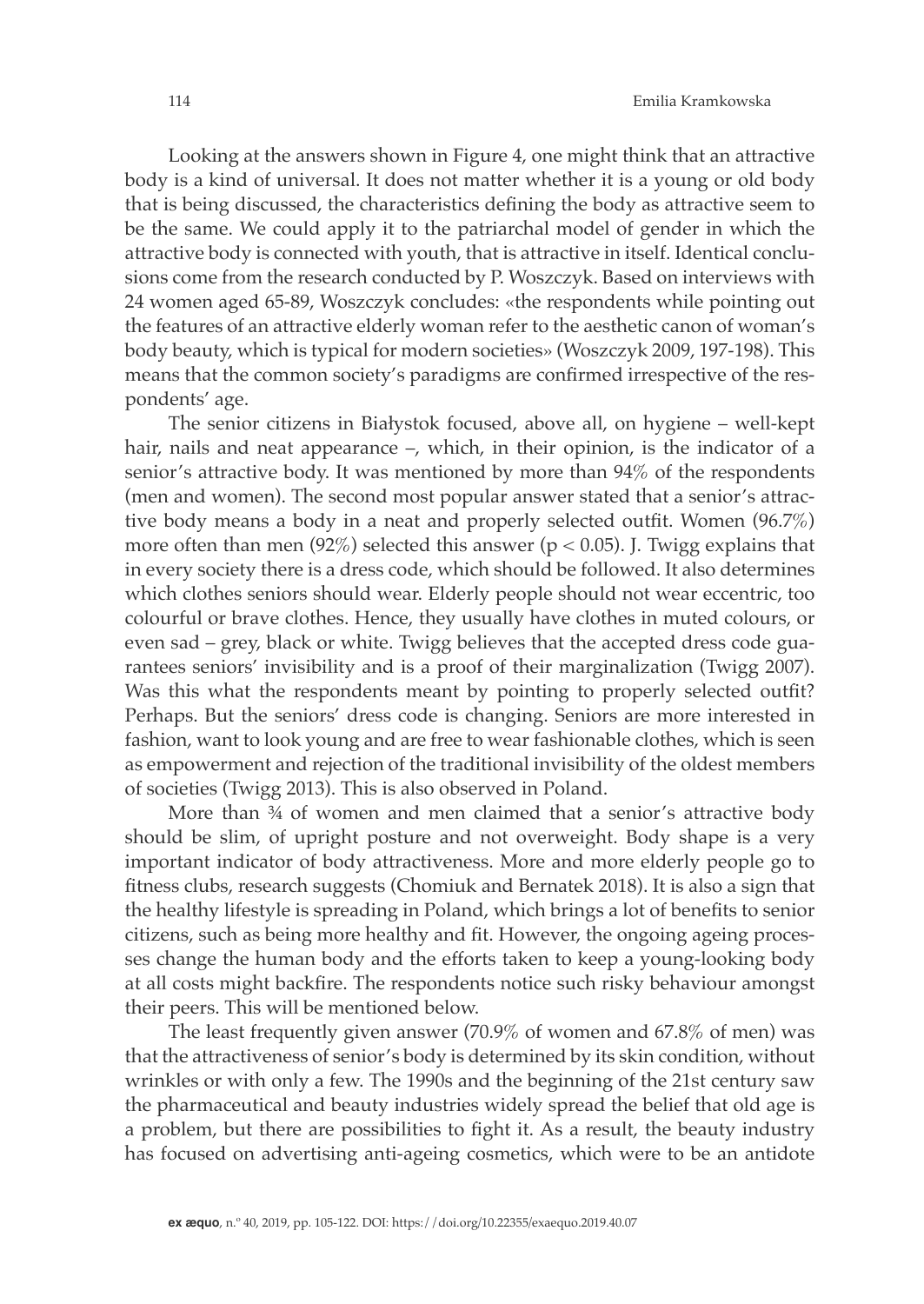for old age portrayed as embarrassing and disgraceful. This conviction is still true nowadays, and seniors, especially elderly women, undergo various cosmetic procedures and even cosmetic surgeries. All of this is done to hide the disgraceful problem of old age (Twigg and Majima 2014). It seems that the respondents are aware that old age has its rights and wrinkles are a sign of their activity. That is why this determinant of the attractiveness of a senior's body was the least popular amongst the respondents.

A natural consequence of the question about the determinants of the attractiveness of the senior citizen's body is the question whether, according to the respondents, the ageing body of modern seniors is physically attractive. Opinions are divided in this respect. Women (42.4%) more often than men (36.8%) expressed support for the opinion that modern senior's ageing body is physically attractive. Men (41.4%) more often than women (31.2%) said that modern senior citizen's ageing body is far from being attractive. Hypothesis assuming that women more often than men expressed negative perception of senior citizen's ageing body has not been confirmed. In this case, men were more critical than women. This is also in line with what was mentioned earlier – men more often than women identified the ageing body with something unattractive.

#### **Ageing body in nowadays society**

With the knowledge about the contemporary trends concerning person's appearance and focus on the body, the respondents were asked what they think about the social perception of senior citizens in terms of their corporality. Are they the victims of lookism? (Figure 5)



**Figure 5.** Opinions about social perception of ageing body  $(\%)$ .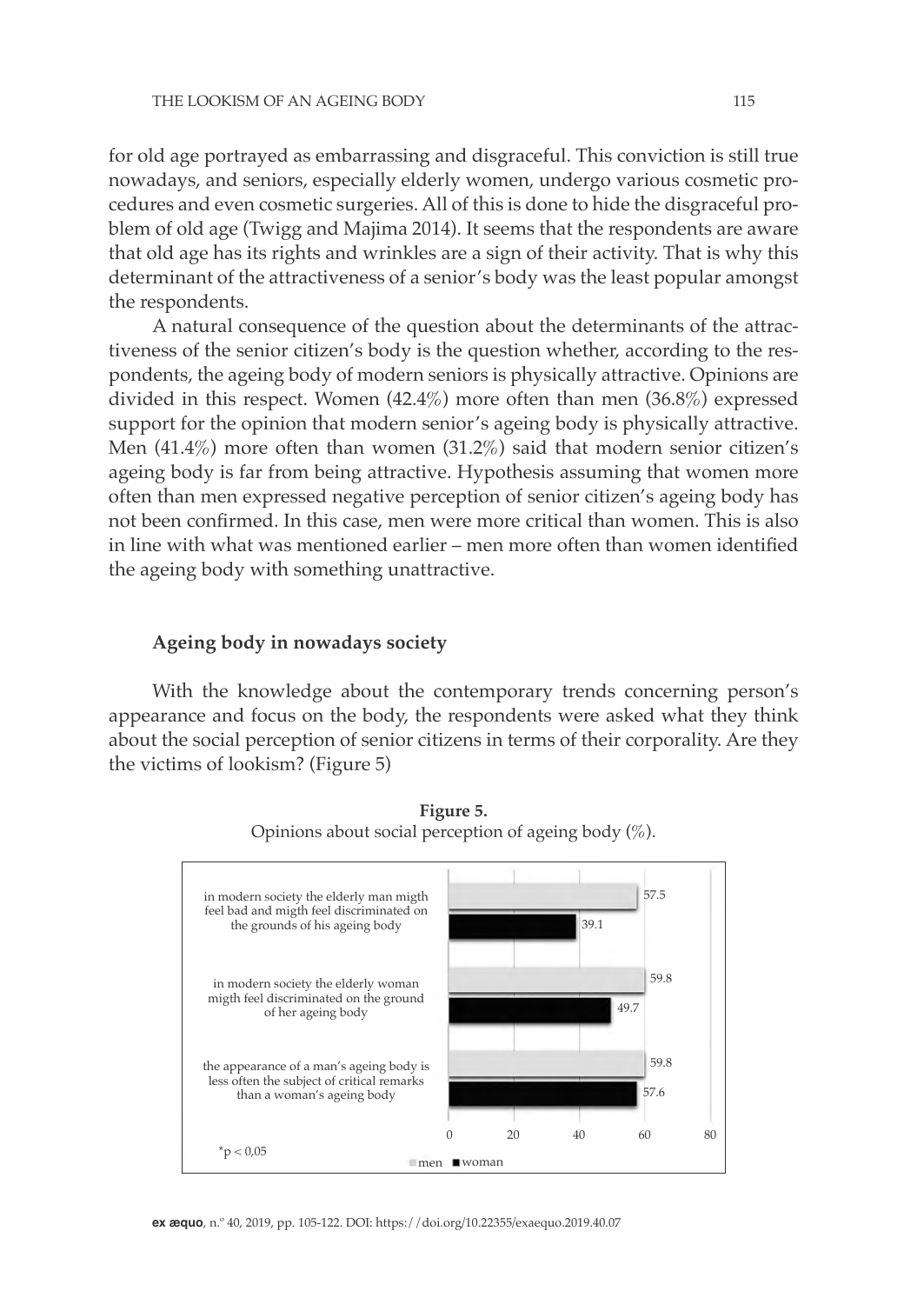The data collected in Figure 5 indicates that men (59.8%) more often than women (49.7%) believe that modern female senior citizen might feel bad and might feel discriminated against on the grounds of their ageing body. Moreover, men (57.5%) almost 1.5 times as often as women (39.1%) said that also modern male senior citizens might feel bad and feel discriminated against on the grounds of their ageing body ( $p < 0.05$ ). The statement that the appearance of a man's ageing body is less often the subject of critical remarks than a woman's ageing body was almost as often pointed out by women  $(57.6\%)$  as by men  $(59.6\%)$ . It is safe to say that in the respondents' opinion the ageing body and its appearance might be the reason of discomfort felt by their peers. In the literature, one can read about similar observations of other researchers exploring this issue (Homan and Boyatzis 2009; Muhlbauer and Chrisler 2007, Kaminski and Hayslip 2006). Lookism of the ageing body is not a utopia after all. However, the hypothesis that women more often than men notice in their social environment discrimination on the grounds of appearance of the ageing body was not confirmed.

#### **Figure 6.**

Opinions about seniors' behaviour connected with their ageing body (%).



In terms of clothes, an important addition to the human body, women were also more positive than men (Figure 6). Female senior citizens more often than men notice that contemporary elderly women as well as elderly men wear better, more colourful and elegant clothes. On the other hand, men (57.5%) more often than women (51.7%) indicated that amongst contemporary elderly men there are many who want to rejuvenate excessively, e.g. by exercising intensively in the gym (p < 0.05). Such risky behaviours might backfire (e.g. heart attack, stroke). The statement that amongst modern female seniors there are many who want too much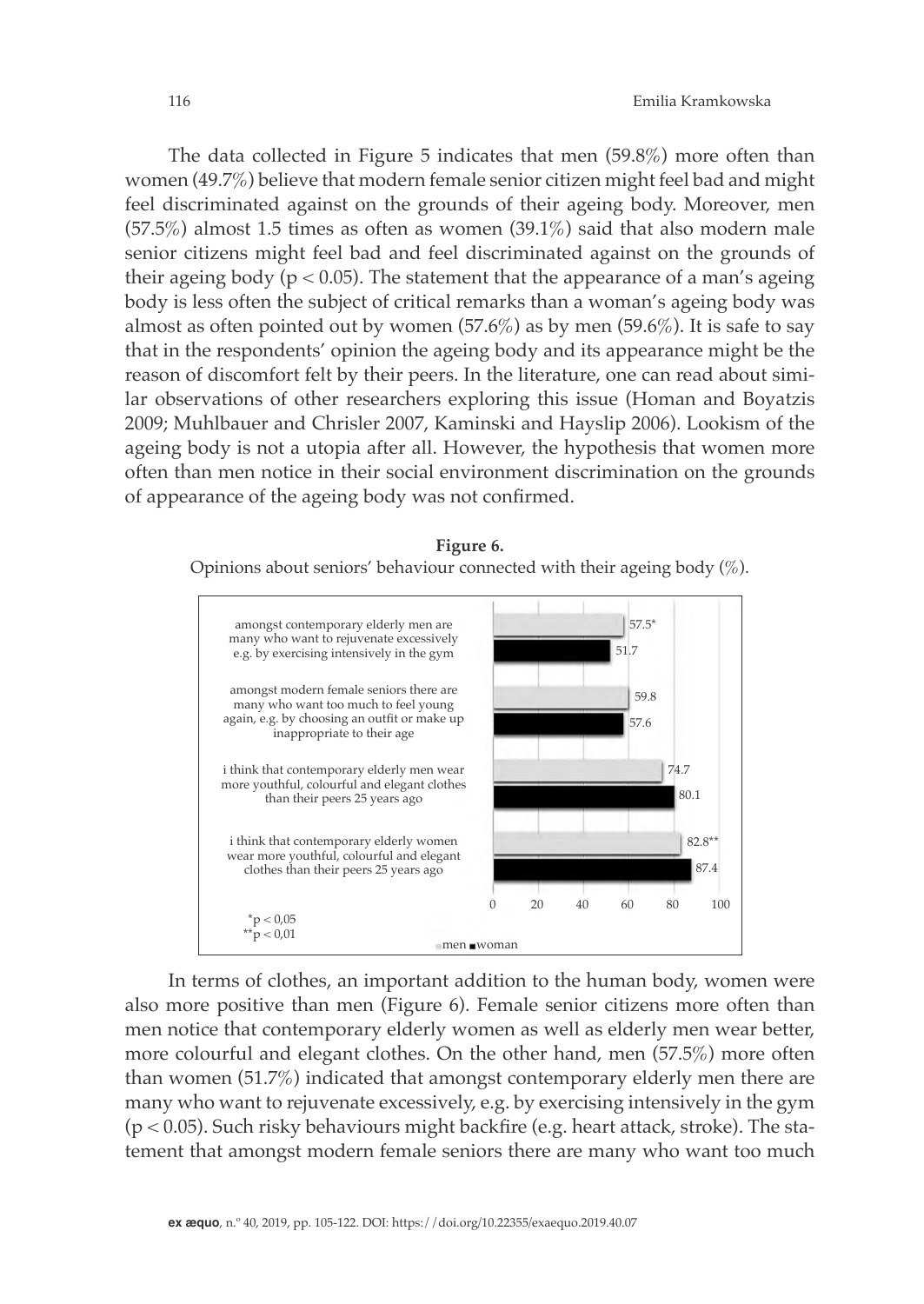to feel young again, e.g. by choosing an outfit or make-up inappropriate to their age was supported by almost as many female respondents as male ones. Namely, seniors believe that it does not make a female senior citizen more attractive.

The respondents' opinions shown in Figure 5 and 6 could be interpreted in the context of lookism to the greatest extent. Since the subject of our interest is discrimination on the grounds of appearance, it was relevant to ask the seniors directly about their attitudes to the probability of experiencing lookism by their peers. In order to get to know better whether the gender of respondents differentiates their opinions in this respect, a cluster analysis was carried out, taking into account the statements presented in Figures 5 and 6. Two clusters were generated (Figure 7). Significantly, gender was a variable differently represented in each cluster.



It seems that people from cluster 1 was definitely more positive about the statements they evaluated than people in cluster 2. People in cluster 1 were more likely to think that modern elderly woman/man is unlikely to feel discriminated against because of her/his body and does not feel social pressure to hide her/ his age. The opposite opinion was expressed by people from cluster 2. Moreover, it was difficult for people from cluster 1 to state clearly that the appearance of a man's ageing body is less often a subject of criticism than the appearance of a woman's ageing body. For this group, it was also difficult to evaluate an opinion related with the excessive rejuvenation of seniors. Such dissonance in response was not experienced by the respondents from cluster 2, who rather confirmed the occurrence of this type of regularity. It is worth to mention that in cluster 1 the vast majority were women (70.9%), people aged 60-69 (55.1%) and 70-79 (33.2%) as well as respondents from U3A (51.2%). Cluster 1 was also made up in 58.3% by people who thought that modern seniors take care about their appearance, and 40.2% perceived an ageing human body as attractive. On the other hand, cluster 2 was represented by 55.0% of women and by 45.0% of men, though it seems that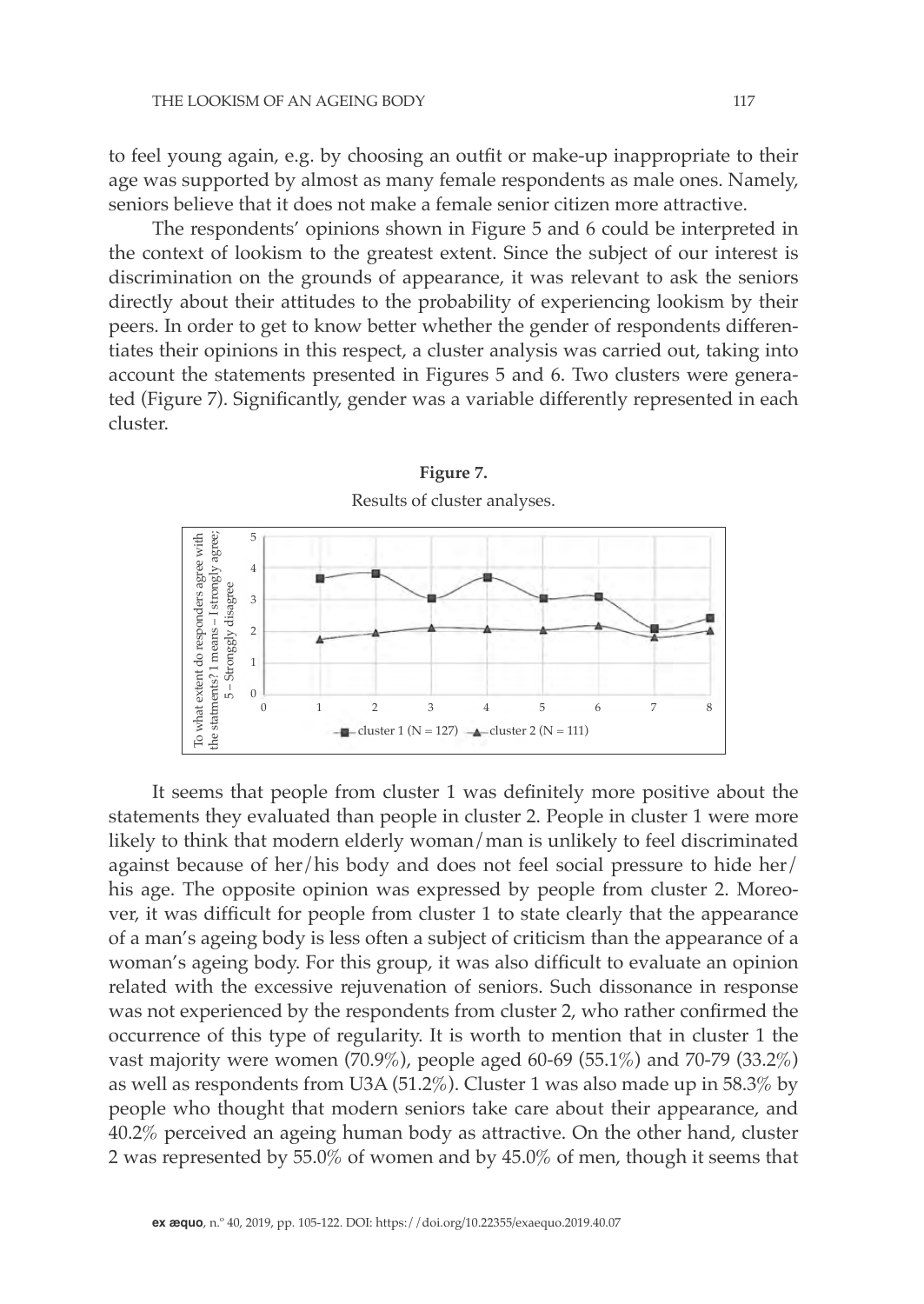| <b>Evaluated statements</b>                                                                               | <b>Between SS</b> | df           | <b>Interior SS</b> | df  | F       | p         |
|-----------------------------------------------------------------------------------------------------------|-------------------|--------------|--------------------|-----|---------|-----------|
| 1 – elderly women may feel<br>discriminated on the grounds of<br>their body                               | 218,701           | 1            | 143,047            | 236 | 360,814 | < 0,001   |
| 2 – elderly men may feel<br>discriminated on the grounds of<br>their body                                 | 209,530           | 1            | 133,865            | 236 | 369,397 | < 0,001   |
| $3$ – the ageing body of an elderly<br>man is less often criticised than<br>the body of the elderly woman | 50,379            | $\mathbf{1}$ | 250,281            | 236 | 47,505  | < 0.001   |
| 4 – elderly women and men feel<br>the pressure to hide their age                                          | 155,390           | 1            | 202,900            | 236 | 180,739 | $<$ 0,001 |
| 5 - many elderly women<br>want to excessively rejuvenate<br>themselves                                    | 58,561            | $\mathbf{1}$ | 229,578            | 236 | 60,199  | < 0,001   |
| 6 - many elderly men want<br>to excessively rejuvenate<br>themselves                                      | 50,495            | $\mathbf{1}$ | 232,614            | 236 | 51,230  | $<$ 0,001 |
| 7 – elderly women are dressing<br>better than their peers 25 years<br>ago                                 | 4,506             | 1            | 187,074            | 236 | 5,684   | < 0.001   |
| 8 – elderly men are dressing<br>better than their peers 25 years<br>ago                                   | 9,023             | 1            | 235,801            | 236 | 9,030   | 0,003     |

**Table 1.** Statistics for cluster analyses.

the male voice is of great importance here. In cluster 2, 53.2% of the respondents were aged 60-69, but there was also a large group of people aged 70-79 (39.6%). In this group, more than half of the subjects were residents in NH (53.2%) and 10% believed that modern seniors did not take care about their appearance. In cluster 2, more often than in cluster 1, there were people who believed that the body of a modern seniors is not physically attractive (37.8%). Thus, it could be said that cluster analysis, which is a kind of look at the analysed issues from a bird's eye view, confirms that the respondents' gender differentiates their perception of the ageing body and opinions on the possibility of lookism in their social environment.

## **Conclusion**

Based on this study research, it might be said that, in the opinion of the respondents, lookism of an ageing body, which is discrimination on the grounds of appearance, is not a utopia. The analyses of the individual notions indicate that the respondents notice the risk of the worse treatment of elderly people only because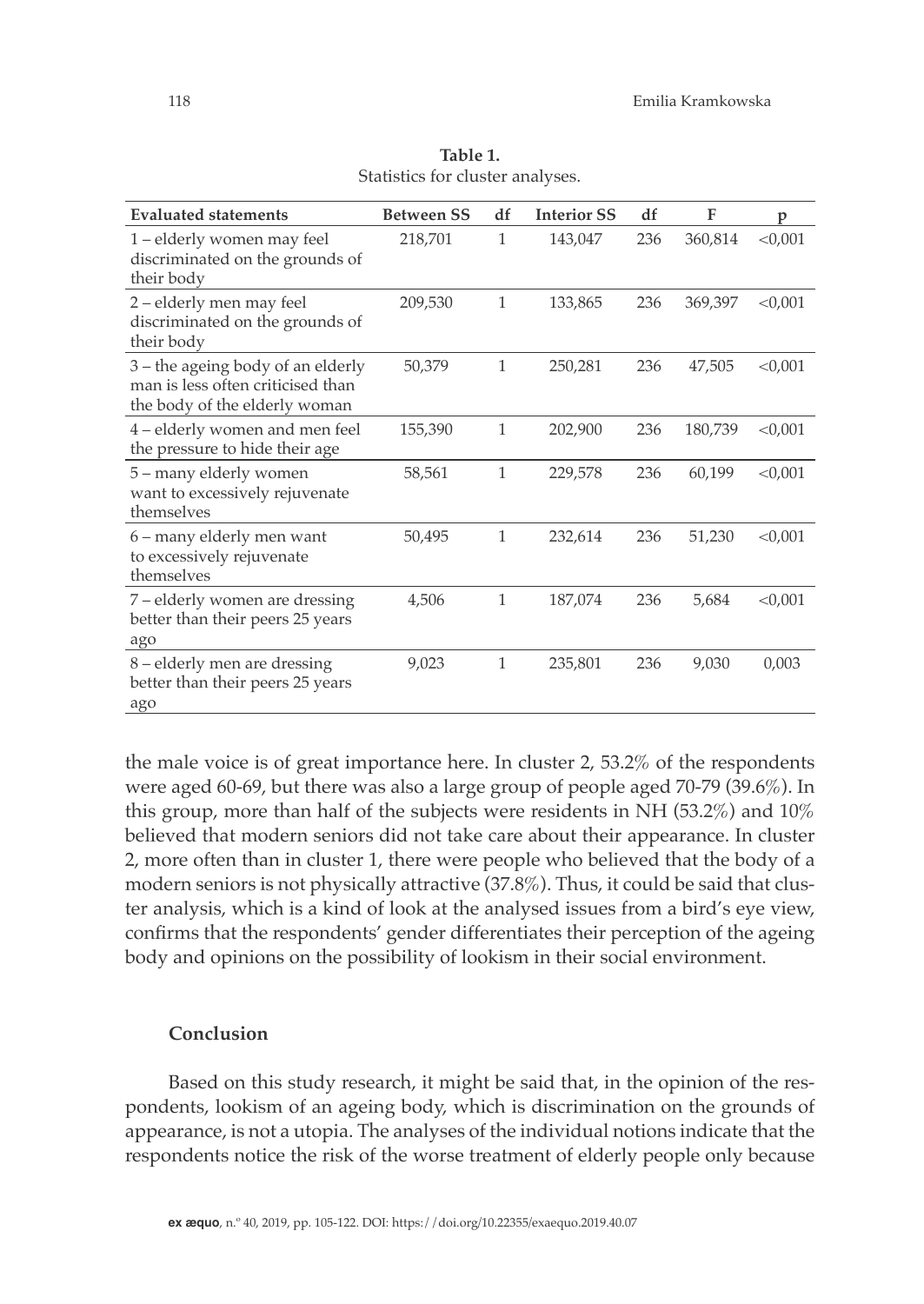their body is different from the socially promoted model. The respondents pointed out that, in their opinion, their peers undertake various actions to adjust their body to the model of today's society, called contrarily by Anthony Giddens as the 'youthing' society (Giddens 2009, 166). The beliefs of the interviewed women and men about the ageing body and current trends did differ, but a larger and rather different polarization of opinions had been expected. The hypothesis assuming more negative perception among women than men of the ageing body was not confirmed. It was also expected that women's opinion more often than men's would show that they noticed the possibility of existence of discrimination against the ageing body on the grounds of appearance. While women's views on the motives of senior citizens for taking care of their body confirmed this assumption, other questions did not reveal such a relationship.

In the patriarchal concepts, the appearance of the female body is highly important. Zbyszko Melosik put it very aptly when he said 'the male eye estimates a woman and her body and as a result men estimate and women look' (Melosik 2010, 21). Could we conclude – based on the study – that more positive opinions of women than men show that elderly women have re-evaluated their system of values and life wisdom hints them that appearance is not a crucial value? Perhaps the patriarchal definitions of femininity, in their opinion, apply to a lesser extent? Men, on the other hand, seem to confirm that the observations of the aforementioned Melosik are still valid and even in old age it is difficult for men to eliminate women's body estimation.

On the basis of this study research, someone might say that lookism seems not to be too common yet. In none of the questions, on the basis of which the existence of lookism could be deduced, did the frequency of support reach 90 or 100%. Usually it was more than a half of respondents, maximum of ¾. Perhaps the results obtained are the consequence of the fact that the modern generation of senior citizens is unique in many respects including their system of values and the peculiar attitude to different social issues. They are the witnesses of history, people shaped by various events, often difficult and painful. The generation of people who remember the Second World War is humble and their attitude to reality is not too demanding. They often accept reality as it is, even if it is not convenient for them. Perhaps the results obtained are also the consequence of the fact that modern senior citizens with every passing year have more time to experience their elderly age, in a world of tremendous, different possibilities (after the transformation of 1989 so transformation that followed the fall of the Berlin wall), but also in the world that is focused on youth and its attributes. It is possible that senior citizens have got used to the fact that they have taken care of themselves, even when they are old and it requires more effort.

The empirical data presented in this article are from a preliminary study. The issue of the ageing body is slowly being recognized in Polish science, but, according to my best knowledge, mainly qualitative researches are carried out in Polish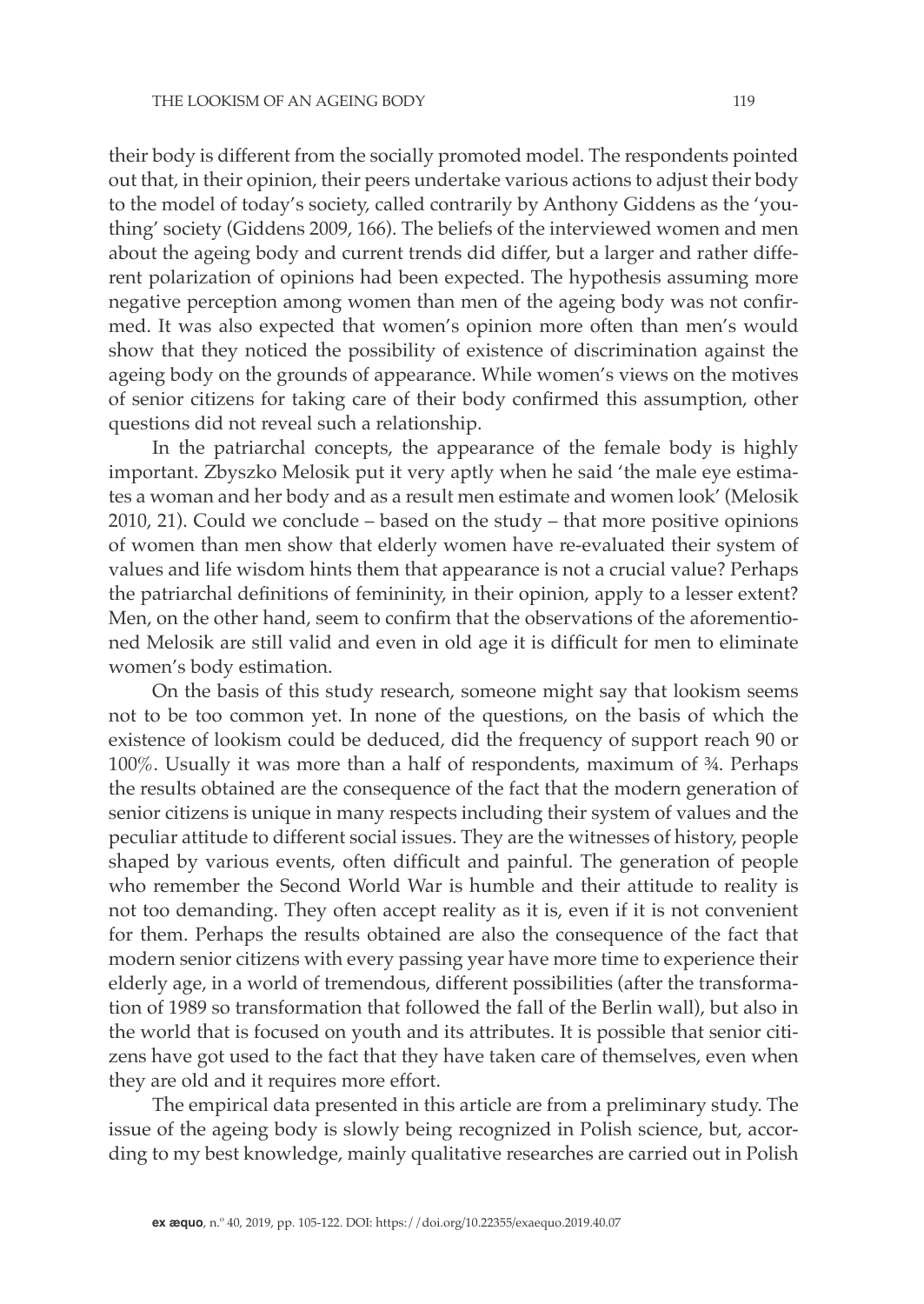sociology of the body. My intention was to initially recognize the issue of the social perception of the ageing body using quantitative research to plan further, qualitative research. With the use of in-depth interviews, it is worth to ask senior citizens of different age, men and women, living in rural and urban areas, and with different levels of education how do they feel with their ageing body in nowadays society. Has their attitude towards own corporality been changing? It will be also interesting to find out what do the seniors think about the use of aesthetic medicine by their peers or their style of dressing. I also plan to carry out a comparative study among young and middle-aged people. This scientific activity will be undertaken in the near future.

### **References**

- Błędowski, Piotr. 2012. «Starzenie się jako problem społeczny. Perspektywy demograficznego starzenia się ludności Polski do roku 2035». In Aspekty medyczne, psychologiczne, socjologiczne i ekonomiczne starzenia się ludzi w Polsce, edited by Małgorzata Mossakowska, Andrzej Więcek and Piotr Błędowski, 11-23. Poznań: Termedia Wydawnictwa Medyczne.
- Brooks, Abigail. 2004. «Under the Knife and Proud of It: An analysis of the normalization of cosmetic surgery». Critical Sociology 30 (2): 207-239. DOI: https://doi.org/10.1163/ 156916304323072080
- Chomiuk, Tomasz, and Paulina Bernatek. 2018. «Korzyści wynikające z aktywności fizycznej, czyi wpływ aktywności fizycznej na organizm oraz aktualne zalecenia». In Medycyna stylu życia, edited by Daniel Śliz and Aartur Mamcarz, 17-54. Warszawa: Wydawnictwo Lekarskie PZWL.
- Ferraro, Richard, Jennifer J. Muehlenkamp, Ashley Paintner, Kayla Wasson, Tracy Hager, and Fallon Hoverson. 2008. «Aging, Body Image, and Body Shape». The Journal of General Psychology 135 (4): 379-392. DOI: https://doi.org/10.3200/GENP.135.4.379- 392
- Giddens, Anthony. 2009. Europa w epoce globalnej. Warszawa: Wydawnictwo Naukowe PWN.
- Goffman, Erving. 1961. Asylums. Essays on the Social Situation of Mental Patients and Other Inmates. New York: Anchor Books.
- GUS Główny Urząd Statystyczny. 2018. Informacja o sytuacji osób starszych na podstawie badań Głównego Urzędu Statystycznego. Available in: https://stat.gov.pl/obszarytematyczne/osoby-starsze/osoby-starsze/informacja-o-sytuacji-osob-starszychna-podstawie-badan-glownego-urzedu-statystycznego,1,2.html [Accessed on March 13, 2019].
- Homan, Kristin, and Chris Boyatzis. 2009. «Body image in older adults: Links with religion and gender». Journal of Adult Development 16: 230-238. DOI: https://doi.org/ 10.1007/s10804-009-9069-8
- Hurd Clarke, Laura. 2001. «Older Women's Bodies and the Self: The Construction of Identity in Later Life». Canadian Review of Sociology and Anthropology 38 (4): 441-464. DOI: https://doi.org/10.1111/j.1755-618X.2001.tb00981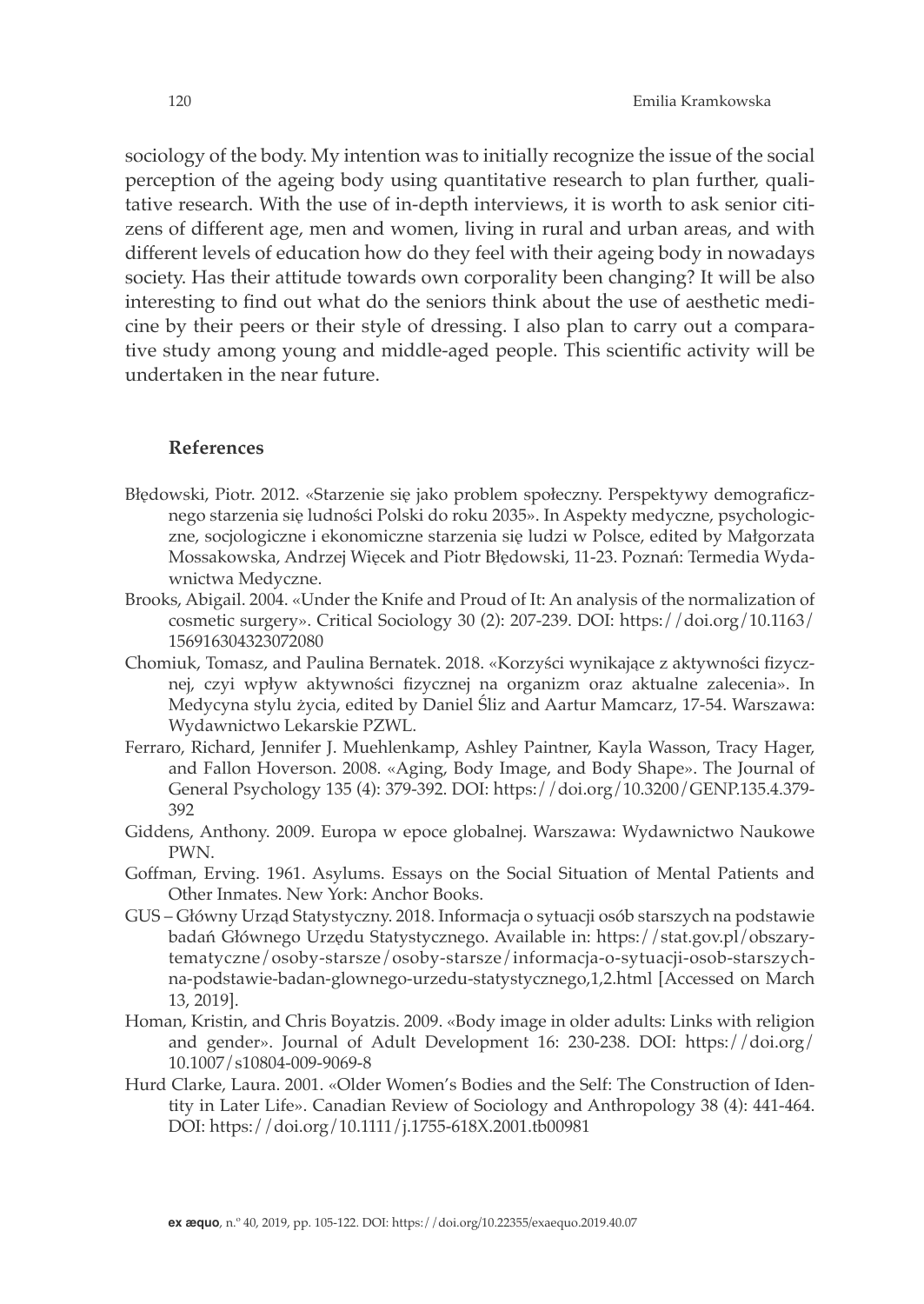- Hurd Clarke, Laura, Robin Repta, and Meridith Griffin. 2007. «Non-Surgical Cosmetic Procedures: Older Women's Perceptions and Experiences». Journal of Women & Aging 19 (3-4): 69-87. DOI: https://doi.org/10.1300/J074v19n03\_06
- Kaminski, Patricia, and Bert Hayslip. 2006. «Gender differences in body esteem among older adults». Journal of Women and Aging 18 (3): 19-35. DOI: https://doi. org/10.1300/J074v18n03\_03
- Katz, Stephen, and Jessica Gish. 2015. «Aging in the Biosocial Order: Repairing Time and Cosmetic Rejuvenation in a Medical Spa Clinic». Sociological Quarterly 56: 40-61. DOI: https://doi.org/10.1111/tsq.12080
- Kluczyńska, Urszula. 2008. «Redefiniowanie męskości. Kulturowo-społeczne konteksty starzenia się mężczyzn». In Pomyślne starzenie się w perspektywie nauk społecznych i humanistycznych, edited by Jerzy T. Kowaleski, Piotr Szukalski, 76-88. Łódź: Wydawnictwo UŁ.
- Konieczna-Woźniak, Renata. 2012. «Rejuvenated old age social and subjective implications». Studia Edukacyjne 21: 249-262.
- Kramkowska, Emilia. 2018. «The Aging Human Body as a Biological or Sociocultural Reality: A Study Based on the Writings of Select Christian Philosophers and Research on the Elderly». Rocznik Teologii Katolickiej 17 (2): 137-150. DOI: https://doi.org/10. 15290/rtk.2018.17.2.10
- Lamb, Sue, Lee A. Jackson, Patricia B. Cassiday, and Doris J. Priest. 1993. «Body figure preferences of men and women: A comparison of two generations». Sex Roles 28 (5-6): 345-358. DOI: https://doi.org/10.1007/BF00289890
- Malinowska, Ewa, Krystyna Dzwonkowska-Godula, Emilia Garncarek, Julita Czernecka, Joanna Brzezińska. 2017. Gender, Age and Gendered Age in Relation to Attitudes to One's Own Appearance and Health. Chosen Aspects. Łódź: Wydawnictwo Uniwersytetu Łódzkiego.
- Mann, Tamara. 2014. «Old Cells, Aging Bodies, and New Money: Scientific Solutions to the Problem of Old Age in the United States, 1945-1955». Journal of World History 24 (4): 797-822. DOI: https://doi.org/10.1353/jwh.2013.0110
- Melosik, Zbyszko. 2010. Tożsamość, ciało i władza w kulturze instant. Kraków: Oficyna Wydawnicza «Impuls».
- Muhlbauer, Varda, and Joan Chrisler. 2007. Women over 50: Psychological perspectives. New York: Springer Science and Business Media.
- Nęcki, Zbigniew. 1996. Atrakcyjność wzajemna. Kraków: Wydawnictwo Profesjonalnej Szkoły Biznesu.
- Niewiedział, Dorota. 2014. «Już nie kobieta? Samoocena atrakcyjności ciała starzejących się wdów». Dyskursy Młodych Andragogów 15: 263-278.
- Panek, Paul, Bert Hayslip, and Jessica Pruett. 2014. «How Do You Know You're Old? Gender Differences in Cues Triggering the Experience of Personal Aging». Educational Gerontology 40: 157-171. DOI: https://doi.org/10.1080/03601277.2013.802183
- Pawłowski, Bogusław. 2009. «Biologia atrakcyjności człowieka jako przedmiot badań naukowych». In Biologia atrakcyjności człowieka, edited by Bogusław Pawłowski, 1-10. Warszawa: Wydawnictwo Uniwersytetu Warszawskiego.
- Pliner, Patricia, Shelly Chaiken, and Gordon Flett. 1990. «Gender differences in concern with body weight and physical appearance over the life span». Personality and Social Psychology Bulletin 16 (2): 263-273. DOI: https://doi.org/10.1177/0146167290162007
- Rhode, Deborah L. 2010. The Beauty Bias: The injustice of appearance in life and law. New York: Oxford University Press.